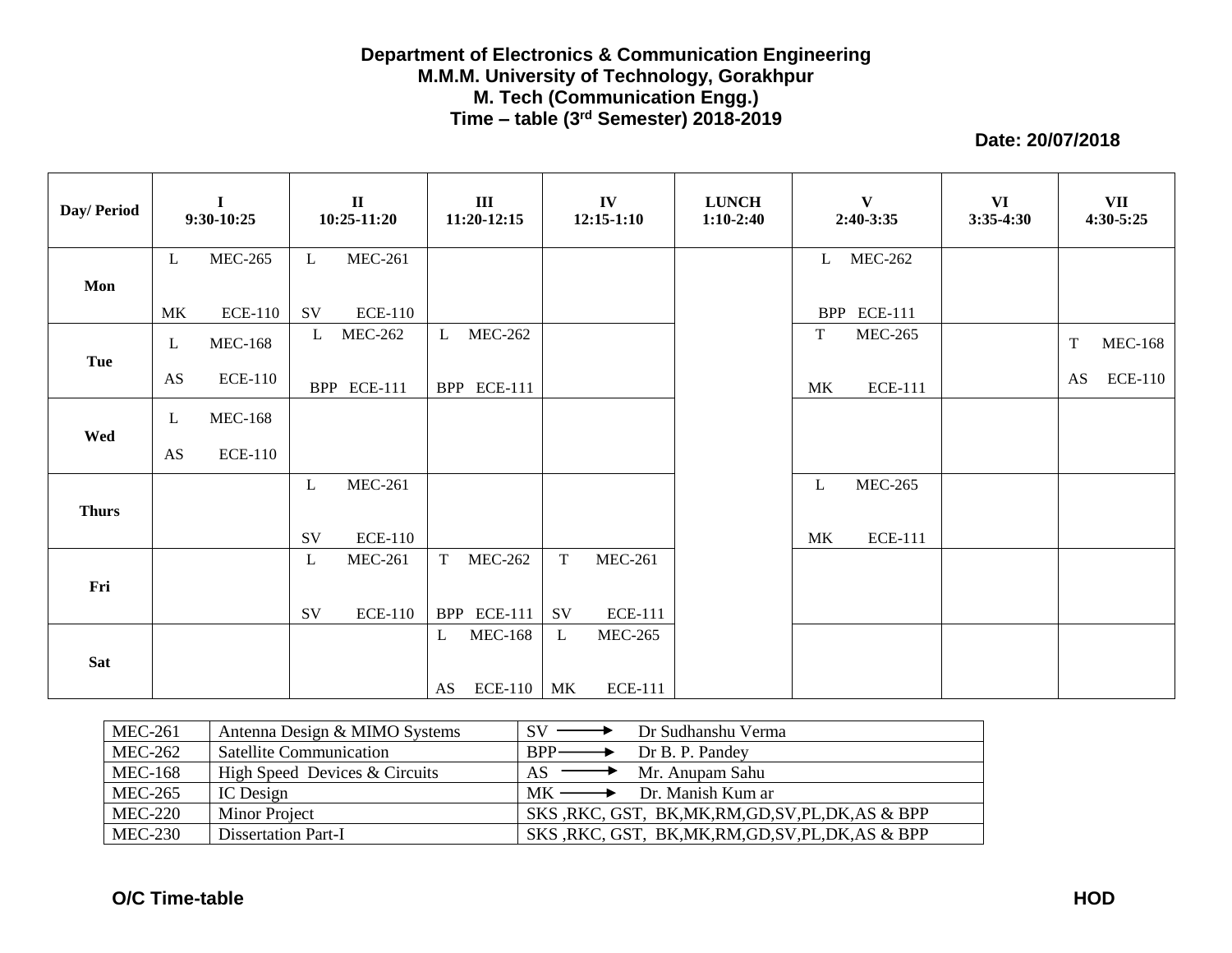## **Department of Electronics & Communication Engineering M.M.M. University of Technology, Gorakhpur M. Tech (Digital Systems) Time – Table (3 rd Semester) 2018-2019**

**Date: 20/07/2018**

| Day/ Period  |             | $\mathbf I$<br>9:30-10:25 | $\mathbf{I}$<br>10:25-11:20 | III<br>11:20-12:15   | IV<br>$12:15-1:10$             | <b>LUNCH</b><br>$1:10-2:40$ | $\mathbf{V}$<br>2:40-3:35      | <b>VI</b><br>$3:35-4:30$       | VII<br>$4:30 - 5:25$          |
|--------------|-------------|---------------------------|-----------------------------|----------------------|--------------------------------|-----------------------------|--------------------------------|--------------------------------|-------------------------------|
| Mon          |             |                           |                             |                      | <b>MEC-166</b><br>L            |                             |                                |                                |                               |
|              |             |                           |                             |                      | <b>ECE-111</b><br>PL           |                             |                                |                                |                               |
| Tue          | $\mathbf L$ | <b>MEC-168</b>            |                             | <b>MEC-165</b><br>L  | <b>MEC-166</b><br>$\mathbf{L}$ |                             | $\mathbf{L}$<br><b>MEC-167</b> | <b>MEC-167</b><br>$\mathbf{L}$ | <b>MEC-168</b><br>$\mathbf T$ |
|              | <b>AS</b>   | <b>ECE-110</b>            |                             | DK ECE-110           | PL ECE-110                     |                             | BK ECE-110                     | <b>BK</b> ECE-110              | <b>ECE-110</b><br>AS          |
|              | L           | <b>MEC-168</b>            | <b>MEC-166</b><br>L         | <b>MEC-167</b><br>T  | <b>MEC-166</b><br>T            |                             | L<br><b>MEC-167</b>            |                                |                               |
| Wed          | AS          | <b>ECE-110</b>            | PL ECE-110                  | BK ECE-111           | PL ECE-111                     |                             | <b>BK</b> ECE-110              |                                |                               |
|              |             |                           |                             |                      |                                |                             | <b>MEC-165</b><br>L            |                                |                               |
| <b>Thurs</b> |             |                           |                             |                      |                                |                             | <b>ECE-110</b><br>DK           |                                |                               |
|              |             |                           |                             |                      |                                |                             | $\mathbf T$<br><b>MEC-165</b>  |                                |                               |
| Fri          |             |                           |                             |                      |                                |                             | <b>ECE-111</b><br>DK           |                                |                               |
|              |             |                           |                             | <b>MEC-168</b><br>L  | <b>MEC-165</b><br>$\mathbf{L}$ |                             |                                |                                |                               |
| <b>Sat</b>   |             |                           |                             | <b>ECE-110</b><br>AS | DK<br><b>ECE-110</b>           |                             |                                |                                |                               |

| <b>MEC-165</b> | Digital Mobile Communication Systems   | $DK \longrightarrow$<br>Dr. Dharmendra Kumar            |
|----------------|----------------------------------------|---------------------------------------------------------|
| <b>MEC-166</b> | Optoelectronics Device & Circuits      | $PL$ —<br>$\rightarrow$ Dr. Pooja Lohia                 |
| <b>MEC-167</b> | Organic Electronics Devices & Circuits | $\rightarrow$ Dr. Brijesh Kumar<br>$BK \longrightarrow$ |
| <b>MEC-168</b> | High Speed Devices & Circuits          | $\longrightarrow$ Mr. Anupam Sahu                       |
| <b>MEC-220</b> | <b>Minor Project</b>                   | SKS, RKC, GST, BK, MK, RM, GD, SV, PL, DK, AS & BPP     |
| $MEC-230$      | Dissertation Part-I                    | SKS, RKC, GST, BK, MK, RM, GD, SV, PL, DK, AS & BPP     |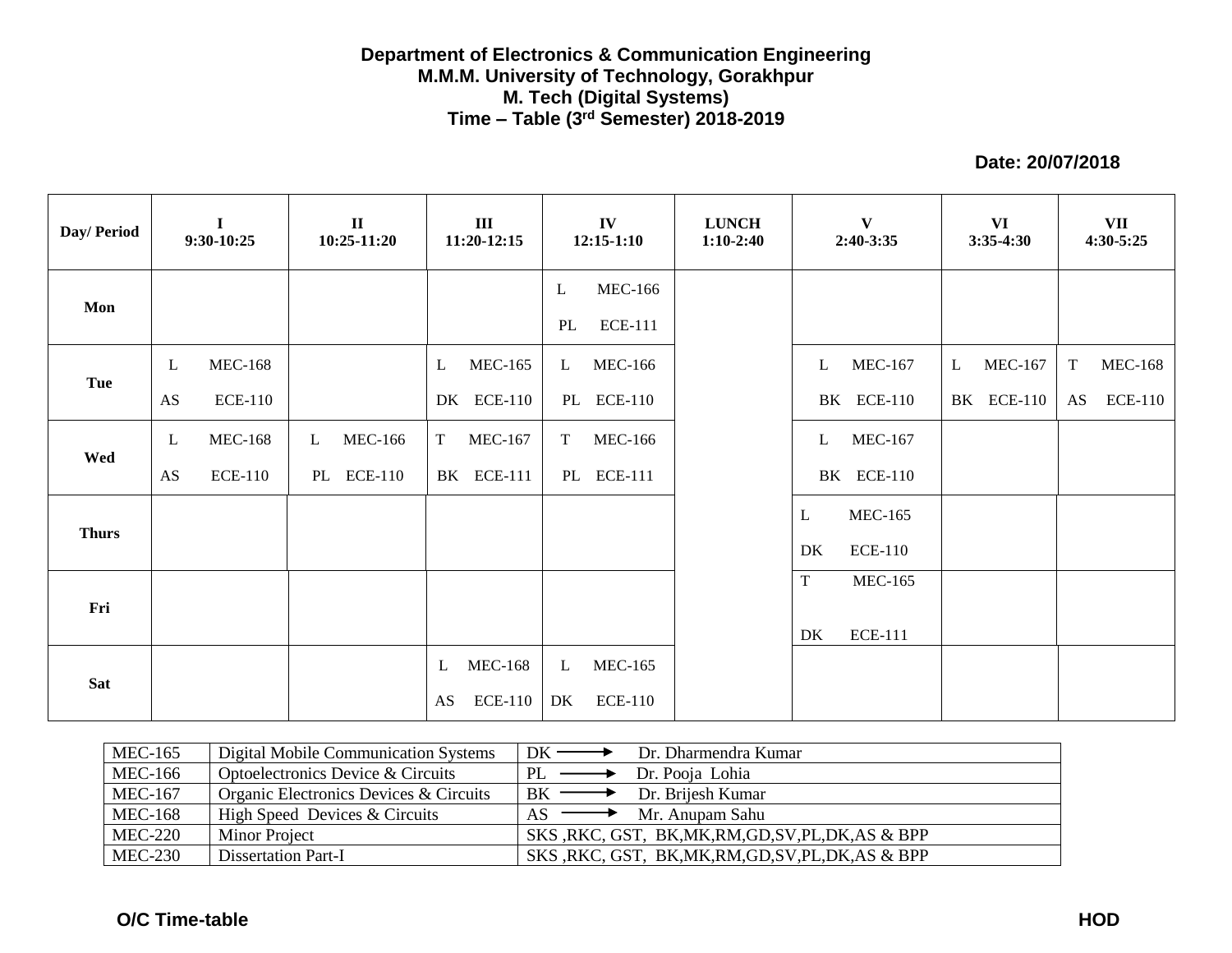## **Department of Electronics & Communication Engineering M.M.M. University of Technology, Gorakhpur M. Tech (Communication Engg.) Time – table (1 st Semester) 2018-2019**

*Date: 25/07/2018*

| Day/ Period  | $\bf{I}$<br>9:30-10:25        | $\mathbf{I}$<br>$10:25-11:20$                         | III<br>11:20-12:15                            | IV<br>$12:15 - 1:10$                | <b>LUNCH</b><br>$1:10-2:40$ | $\mathbf{V}$<br>2:40-3:35                             | VI<br>$3:35-4:30$                                     | <b>VII</b><br>4:30-5:25      |
|--------------|-------------------------------|-------------------------------------------------------|-----------------------------------------------|-------------------------------------|-----------------------------|-------------------------------------------------------|-------------------------------------------------------|------------------------------|
| Mon          |                               |                                                       |                                               |                                     |                             | <b>MEC-201</b><br>(L)<br><b>ECE-110</b><br><b>SKS</b> | $MEC-203$ (T)<br>GST ECE-101                          | $MEC-201$ (T)<br>SKS ECE-110 |
| Tue          | $MAS-112$ (L)<br>HC<br>AS-201 | <b>MEC-203</b><br>(L)<br><b>ECE-110</b><br><b>GST</b> |                                               |                                     |                             | <b>MEC-202</b><br>(L)<br><b>ECE-202</b><br>GD         | <b>MEC-203</b><br>DK                                  | (P)<br><b>ECE-111</b>        |
| Wed          | $MAS-112$ (L)<br>HC<br>AS-201 |                                                       | <b>BCS-01</b><br>(L)<br>$SKS(CS)$ AS-102      |                                     |                             | <b>BCS-01</b><br>(T)<br>SKS(CS) ECE-101               | <b>MEC-201</b><br><b>SKS</b>                          | (P)                          |
| <b>Thurs</b> | $MAS-112$ (L)<br>HC<br>AS-201 |                                                       | <b>BCS-01</b>                                 | (P)<br>$CS-202$                     |                             | <b>MEC-203</b><br>(L)<br><b>ECE-202</b><br><b>GST</b> | <b>MEC-201</b><br>(L)<br><b>SKS</b><br>V. Hall        |                              |
| Fri          |                               | <b>BCS-01</b><br>(L)<br>$SKS(CS)$ AS-102              | <b>MEC-202</b><br>(L)<br>GD<br><b>ECE-101</b> |                                     |                             | $MEC-201$ (L)<br><b>ECE-110</b><br><b>SKS</b>         | <b>MEC-203</b><br>(L)<br><b>GST</b><br><b>ECE-101</b> | $MEC-202$ (T)<br>GD ECE-101  |
| <b>Sat</b>   |                               | <b>BCS-01</b><br>(L)<br>$SKS(CS)$ AS-102              | (T)<br><b>MAS-112</b><br>$AS-201$<br>HC       | <b>MEC-202</b><br>(L)<br>GD ECE-101 |                             |                                                       |                                                       |                              |

| <b>MEC-201</b> | <b>Advanced Digital Communication</b>     | $SKS \longrightarrow$ Prof. S. K. Soni           |
|----------------|-------------------------------------------|--------------------------------------------------|
| <b>MEC-202</b> | <b>Advanced Digital Signal Processing</b> | Mr. G.D. Bharti<br>$GD \longrightarrow$          |
| $MEC-203$      | <b>Optical Communication Systems</b>      | $GST \longrightarrow Mr. G.S. Tripathi$          |
| <b>MAS-112</b> | <b>Advanced Engg. Mathematics</b>         | $HC \longrightarrow Dr. Harish Chandra$          |
| <b>BCS-01</b>  | Introduction to Computer Programming      | $SKS(CS) \longrightarrow Mr. Subfil Kumar Saroj$ |